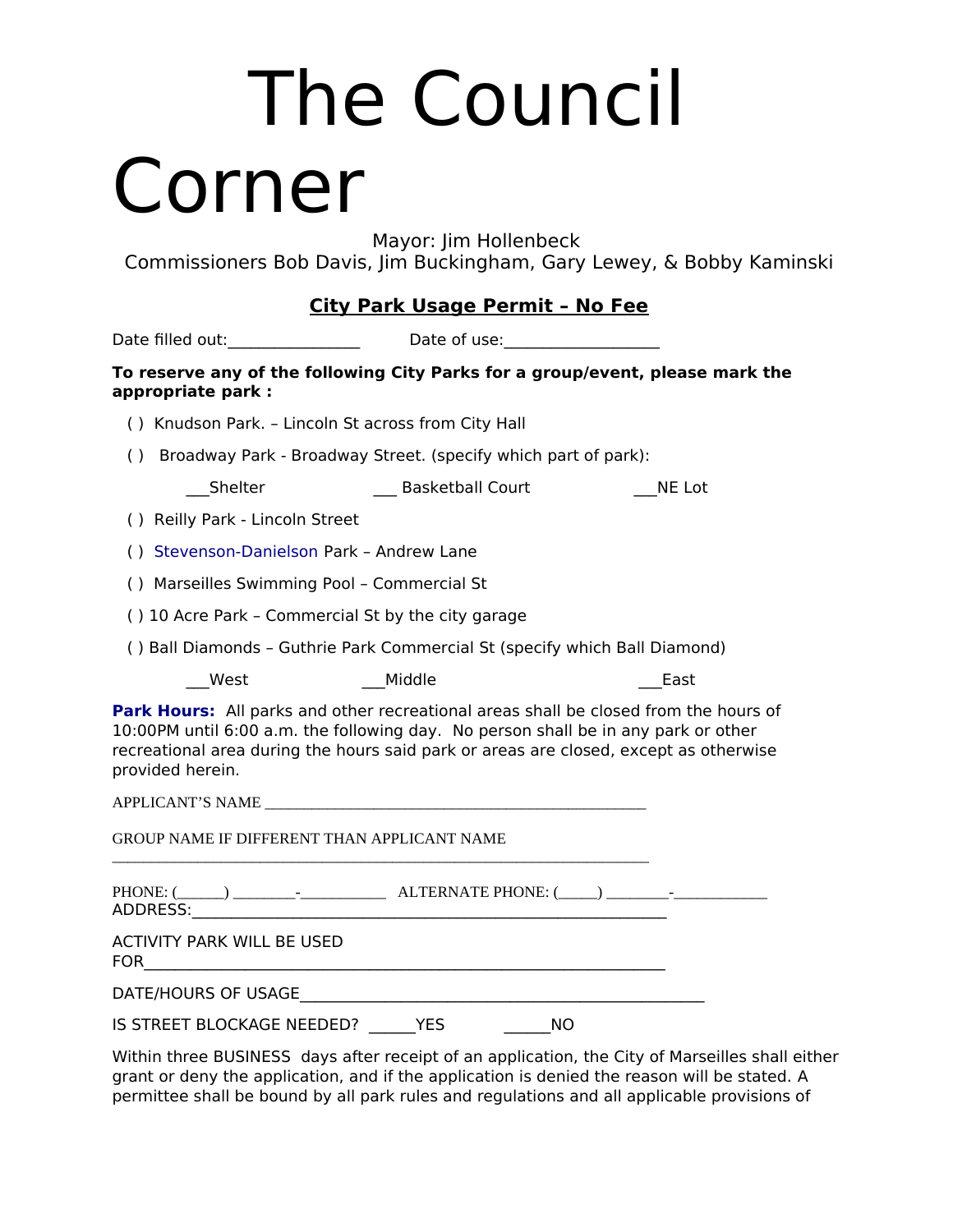### The Council Corner

Mayor: Jim Hollenbeck

Commissioners Bob Davis, Jim Buckingham, Gary Lewey, & Bobby Kaminski

this code and other ordinances of the city fully as though the same were inserted in said permits

| .APPLICANT SIGNATURE       |                |                    | Permit |
|----------------------------|----------------|--------------------|--------|
| Granted                    | Permit Refused | Reason for Refusal |        |
| Signature of City Official |                |                    |        |